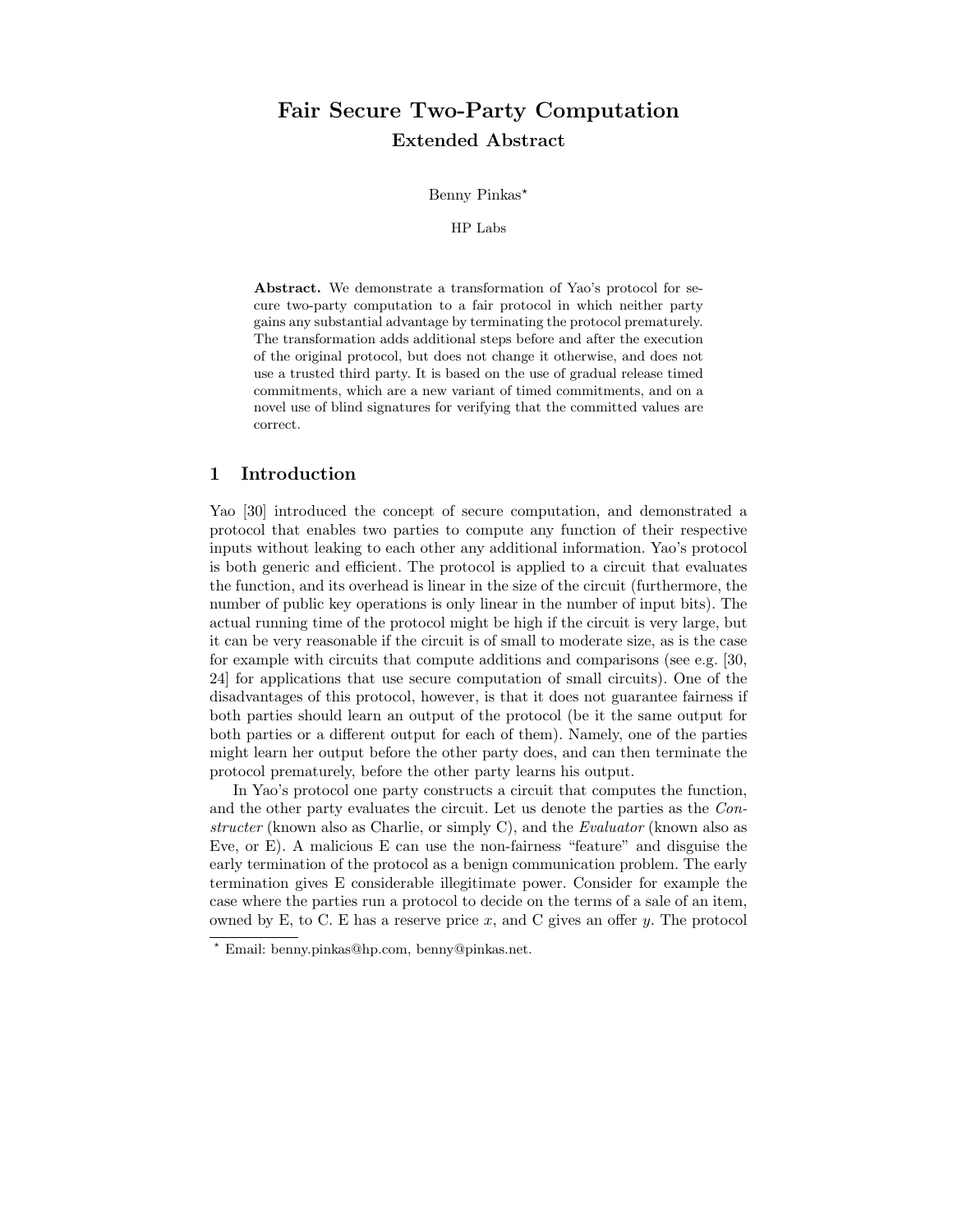defines that if  $y > x$  then C buys the item and pays  $(x+y)/2$ . Suppose that the parties run a secure protocol to compute the result of the protocol. The output of the protocol is the same for both parties, and is  $(x + y)/2$  if  $y \geq x$ , or 0 otherwise. Now, if E is first to learn the result of the secure computation and if the result is higher than the reserve price  $x$ , she could terminate the communication between her and C. If C returns and tries to run the protocol again E changes her reserve price to be C's previous bid. This maximizes E's profit assuming that C uses the same bid. The protocol could be changed to enable C to learn his output before E does. In this case, though, a corrupt C could terminate the protocol once he learns his output, compute the value of E's reserve price, and rerun the protocol with a bid that is equal to the reserve price.

A possible approach for solving the fairness issue is for the output of the protocol to be commitments to E's and C's respective outputs. The commitment that becomes known to E is made using a key known to C, and vice versa. After exchanging the commitments the parties open them bit by bit, ensuring that none of them gains a significant advantage over the other party. This procedure can be performed by gradually revealing the bits of the keys that were used to generate the commitments, but this approach gives an unfair advantage to a more powerful party that can invest more resources in a parallel brute-force attack on the remaining bits of the key. This issue is solved by using the timed commitments of Boneh and Naor [8], or the subsequent work of Garay and Jakobsson [21]. In this paper we describe and use a new primitive, called a "gradual release timed commitment", which combines timed commitments with a gradual release of the commitment key (the gradual release property was not supported by  $[8, 21]$ .

The remaining problem: A protocol that uses gradual release timed commitments does not solve the fairness problem completely. Nothing ensures E that the commitment given to her by C is a commitment to the actual output of the circuit. A malicious C might as well provide E with a commitment to random data, and then follow the protocol and release the key that enables E to open this useless commitment. Likewise, E could take the same approach to cheat C. Previous solutions to the fairness problem (see Section 1.2 for details) solved this issue in a rather inefficient way: they changed the way each gate of the circuit is computed (and added costly proofs to gate evaluations), or changed the circuit so that it computed the result of a trapdoor function applied to one of the outputs. These constructions result in a fair protocol whose overhead is considerably higher than that of computing the original circuit. Our goal is to design a solution that does not add substantial overhead. This goal is important since Yao's basic protocol can be implemented rather efficiently if the circuit representation of the function is of reasonable size.

# 1.1 Our Contribution

The main technical focus of this work is the design of a "compiler" that transforms a secure two-party protocol into a fair and secure two-party protocol. The compiler solves the commitment verification problem, namely verifies that the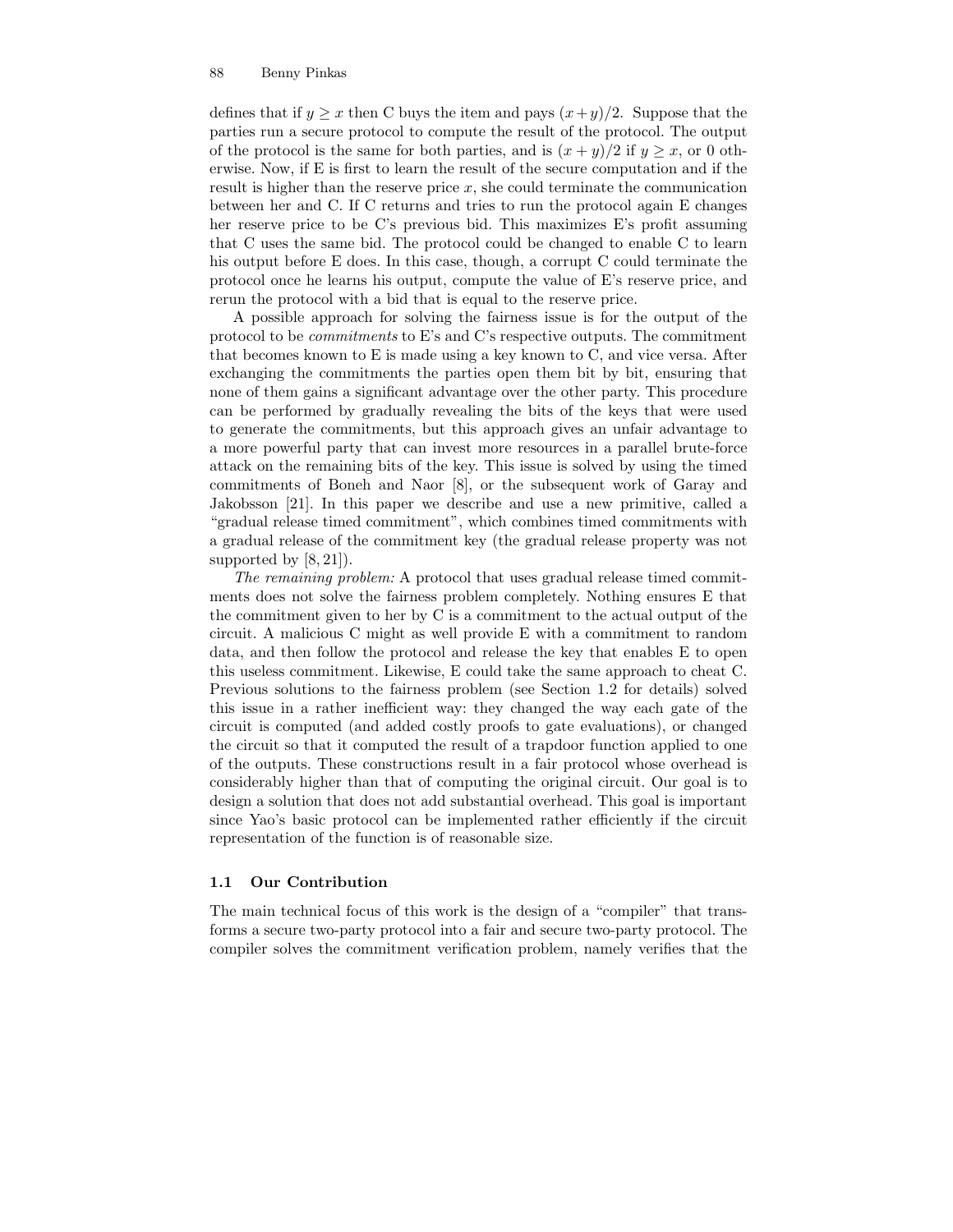commitments that are used at the last step of the protocol are indeed commitments to the actual outputs of the computed function. This can of course be guaranteed using zero-knowledge proofs, but this straightforward solution has considerable overhead. The protocol that is output by the compiler ensures the correctness of the commitments in an efficient way. It enjoys the following advantages:

– It does not require any third party to be involved.

– The computation of the function is performed by running the original twoparty protocol. (More specifically, in order to reduce the probability of a fairness breach to be exponentially small in  $\ell$ , it runs  $\ell$  invocations of the circuit evaluation protocol.) This feature has two advantages: First, the resulting protocol is more efficient than previous suggestions for generic fair protocols, which required adding a proof to the computation of every gate of the circuit. Second, the construction can use any efficiency improvement to the original protocol (for example, use oblivious transfer protocols with low amortized complexity, as suggested in [28]).

On the other hand, our solution has the following disadvantages. First, the number of rounds in the final stage of the protocol is proportional to the security parameter of the commitment scheme (say,  $k = 80$ ). This is essential for the gradual release of the committed values<sup>1</sup>. Second, the protocol requires the use of blind signatures. It is only known how to prove these to be secure assuming the use of a hash function that is modeled as a random function (i.e. in the random oracle model) [4]. The other tools we use do not depend on the random oracle assumption.

# 1.2 Related Work

The "fairness" problem was introduced by Blum [6]. A detailed discussion of early solutions appears in Franklin's dissertation [19]. Early work concentrated on fair coin-tossing and bit-exchange [25, 14, 15], and Damgard [17] describes an efficient protocol for gradually and verifiably releasing any secret. Constructions that achieve fairness for general two-party and multi-party protocols were introduced by Yao [30], Galil, Haber and Yung [20], Brickell et al. [10], Ben-Or et al. [5], Beaver and Goldwasser [2], and Goldwasser and Levin [24]. These constructions concentrate on generic properties rather than on efficiency. Most of these constructions apply a transformation to the computation of every gate rather than taking our approach of leaving the circuit evaluation as it is. The constructions of [30, 20] do not change the computation of every gate, but rather work by (1) the parties generating a trapdoor function, (2) the circuit computing an output encrypted by that function, and (3) the parties gradually revealing the bits of the trapdoor key. This solution is not very efficient due to overhead of secure distributed generation and computation of the trapdoor function. A

<sup>&</sup>lt;sup>1</sup> The large number of rounds is not surprising given the lower bound of Cleve [15] for the number of rounds for fair exchange of secrets, and the lower bound of Boneh and Naor [8] for the number of rounds in fair contract signing.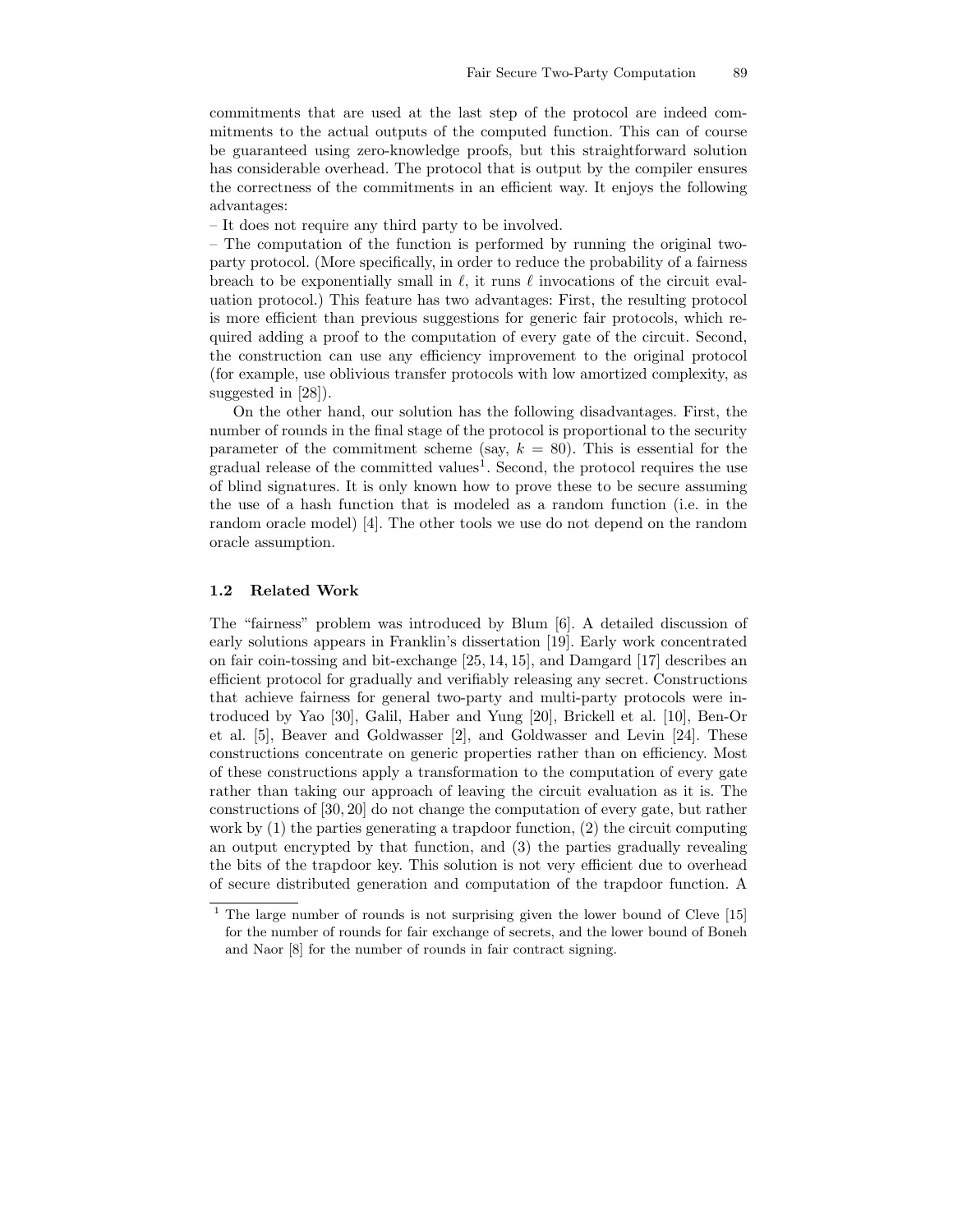more efficient construction was given in [9] for a specific two-party function testing the equality of two inputs. That construction is tailored for the equality function. All the constructions require a final phase in which the outputs are revealed bit by bit in order to prevent one party from obtaining an unfair advantage. Note that unlike our protocol these constructions do not use the more recent timed commitments of Boneh and Naor [8], or the variant suggested by Garay and Jakobsson [21], which prevent a more powerful adversary from running a parallel attack for breaking the commitments.

An alternative approach for achieving fairness is to use an "optimistic" protocol which involves an offline trusted third party. If E sends the required information to C then this third party does not participate in the protocol (this is the optimistic case). However, if C does not receive her outputs from E she can contact the third party and obtain this information. The idea of using optimistic fair exchange for implementing generic secure protocols was suggested by [1, 27]. Cachin and Camenisch [11] designed an efficient optimistic fair protocol for this task, using efficient proofs of knowledge. The advantage of the optimistic approach is that the number of rounds is constant and does not depend on the security parameter. The disadvantages are the requirement for a third party, and a major degradation in the efficiency of the original protocol (even in the protocol of [11] public key operations and zero-knowledge proofs are required for every *qate* in the circuit).

# 2 Two-Party Protocols and the Fairness Issue

# 2.1 Fairness

We consider two-party protocols with the following parameters:

**Input:** E's input is  $x$ , C's input is  $y$ . There are also two public functions,  $F_E$  and  $F_C$ , with two inputs. To simplify the notation we define  $F(x, y) =$  $\langle F_E(x, y), F_C(x, y) \rangle$  and refer to F throughout the paper.

**Output:** E should learn  $F_E(x, y)$  while C learns  $F_C(x, y)$ . (Of course, it might be that  $F_E \equiv F_C$ , or that one of the parties should learn no output).

The definition of fairness that we use follows that of Boneh and Naor [8], and states that no party has a significant advantage over the other party in computing his or her output. Namely, the definition uses parameters  $c$  and  $\epsilon$  and states that if a party that aborts the protocol can compute his or her output in time t with probability q, the other party can compute her or his output in time  $c \cdot t$  with probability at least  $q - \epsilon$ .

**Definition 1** ( $(c, \epsilon)$ -Fairness). A protocol is  $(c, \epsilon)$ -fair if the following two conditions hold:

For any time t smaller than some security parameter and any adversary E working in time t as  $E$ : let  $E$  choose a function  $F$  and input x and run the two-party protocol for computing F. At some point E aborts the protocol and attempts to recover  $F_E(x, y)$ . Denote by  $q_1$  the difference between E's probability of success, and the probability that a party that knows only  $F$  and x succeeds in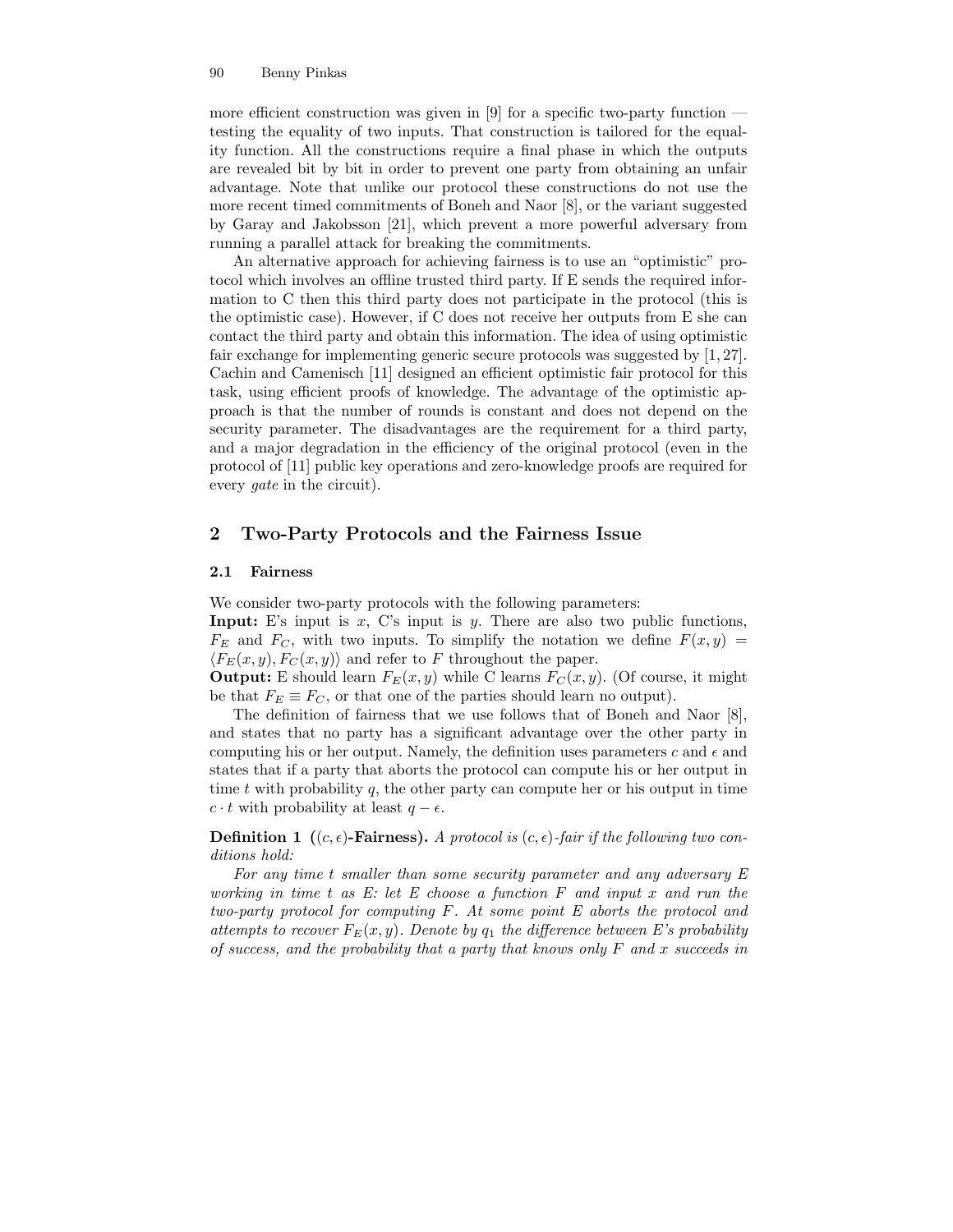computing  $F_E(x, y)$ . Then there is an algorithm that C can run in time  $c \cdot t$  for computing  $F_C(x, y)$  after the protocol is aborted, such that if  $q_2$  is the difference between this algorithm's probability of success and the probability of computing  $F_C(x, y)$  given only F and y, it holds that  $q_1 - q_2 \leq \epsilon$ .

The same requirement holds with relation to C. Namely, where we exchange between the roles of E and C, x and y,  $F_E(x, y)$  and  $F_C(x, y)$ , and  $q_1$  and  $q_2$ .

Note that the definition does not compare the probabilities of E and C successfully computing their outputs of  $F$  , but rather compares the advantages they gain over their initial probabilities of computing the result. This is done since the a-priori (i.e. initial) probabilities of E and C successfully computing their outputs might not be equal, for example, if the outputs of the two parties are of different lengths, and are each uniformly distributed given the other party's input.

# 2.2 The Basic Secure Two-Party Protocol

Known protocols for secure two-party computation follow a structure similar to that of Yao's original protocol. Following is a high-level description of this protocol (for more details see [30, 20, 22, 19]).

**Input:** E's input is  $x$ , C's input is  $y$ .

**Output:** E should learn  $F_E(x, y)$  while C learns  $F_C(x, y)$ .

Goal: E must not learn from her protocol interaction with C anything that cannot be directly computed from x and  $F_E(x, y)$ . Similarly, C must not learn anything which cannot be directly computed from y and  $F_C(x, y)$ .

### The protocol:

(1) C prepares a combinatorial circuit (using gates such as "or" and "and") with binary wires, whose inputs are x and y and whose outputs are  $F_E(x, y)$  and  $F_C(x, y)$ . The circuit contains gates, and also input wires, internal wires, and output wires.

(2) C "scrambles" the circuit: he generates for every wire two random values (which we denote as the "garbled" values) to replace the 0/1 values, and every gate is replaced by a table that enables the computation of the garbled value of the output wire of the gate as a function of the garbled values of the input wires, and otherwise gives no information. These tables do not divulge any other information. (The details of this construction are not important for our purpose and we refer the interested user to [30, 20, 22]).

(3) For every bit of E's input x, E and C run an oblivious transfer protocol in which E learns the garbled value that corresponds to the value of her input bit. (4) C sends to E the tables and the wiring of the gates (namely, the assignment of output wires of gates to input wires of other gates), and the garbled values that correspond to C's input values. He also sends to E a translation table from the garbled values of the output wires of  $F_E(x, y)$  to their actual  $0/1$  values.

(5) E uses the tables to "propagate" the garbled values of the computation through the circuit. Namely, for every gate for which knows the garbled values of the input wires she computes the garbled values of the output wire. At the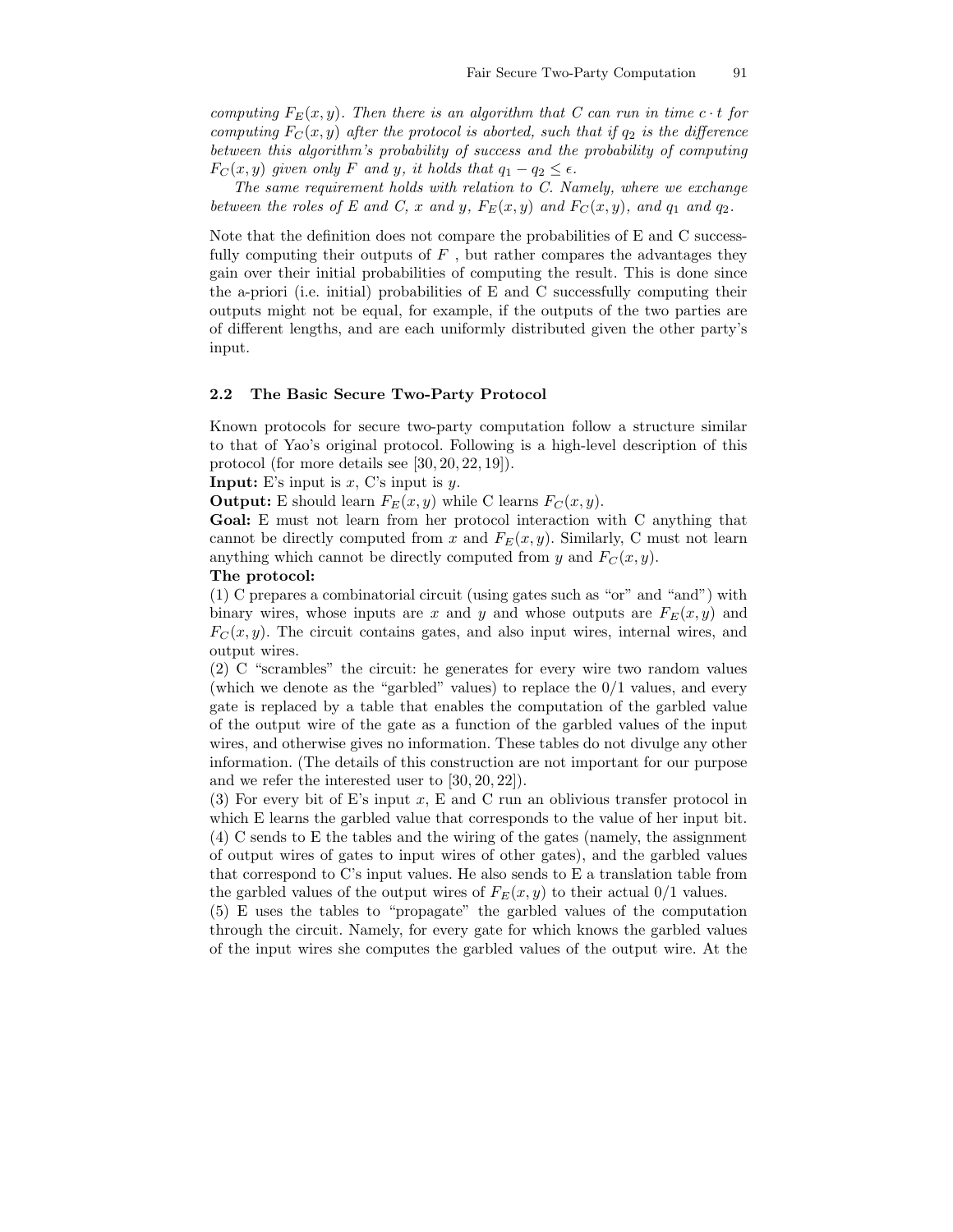end of this process E computes the garbled values of her output, which she can translate to  $0/1$  values using the translation tables. She also computes the garbled output values of  $F_C(x, y)$ .

(6) E sends the garbled output values of  $F_C(x, y)$  to C. C can translate these to the 0/1 values of his output.

This protocol is clearly unfair, as E can simply not send to C the values of his output wires.

Comment 1 In this paper E can verify that the circuit that C constructs for computing  $F$  is correct. Namely, that it does indeed compute  $F$  and not some other function. The correctness of the circuit is verified using the cut-and-choose procedure suggested in Section 3.1, whose error probability is exponentially small.

Perquisites for the generic transformation: The fairness transformation can be applied to any two-party protocol with a structure similar to that of Yao's protocol. The element of the protocol which is essential for the fairness transformation is that C can set the garbled output values of the circuit for both his output and E's, and that E learns both her own output values and those of C. To be more precise, the fairness transformation depends on the following properties of the protocol:

Structure: (1) The output of the protocol is defined as a set of output wires, each having a binary value. (2) C can set random values to represent the 0 and 1 values of every output wire of the circuit, and can construct a translation table from these values to the original  $0/1$  values. (3) At the end of the protocol E learns the values of the output wires of the circuit and sends to C the values of the wires that correspond to C's output.

Privacy: When the protocol is stopped (either at its defined end of execution, or prematurely) the parties do not learn more than the defined outputs of the function. Namely, anything that a party can compute given his or her input and output and given his or her view of the interaction in the protocol, he or she can also compute given the input and output alone.

### 2.3 Gradual Release Timed Commitments

For the fair exchange protocol the two parties use a variation of the "timed commitments" suggested by Boneh and Naor [8]. The timed commitment protocol is a "timed cryptography" protocol (see e.g.  $[18, 3, 29]$ ) for generating commitments while ensuring the possibility of forced opening, which can be achieved using some "large but achievable" amount of computation. The commitments are also secure against parallel attacks, preventing a powerful adversary that has a large number of machines from achieving a considerable advantage over a party that can use only a single machine (the only previous timed construction supporting this property was that of [29]). The Boneh-Naor construction was later improved by Garay and Jakobsson [21], who showed how to reuse the commitments and reduce their amortized overhead (this improvement can also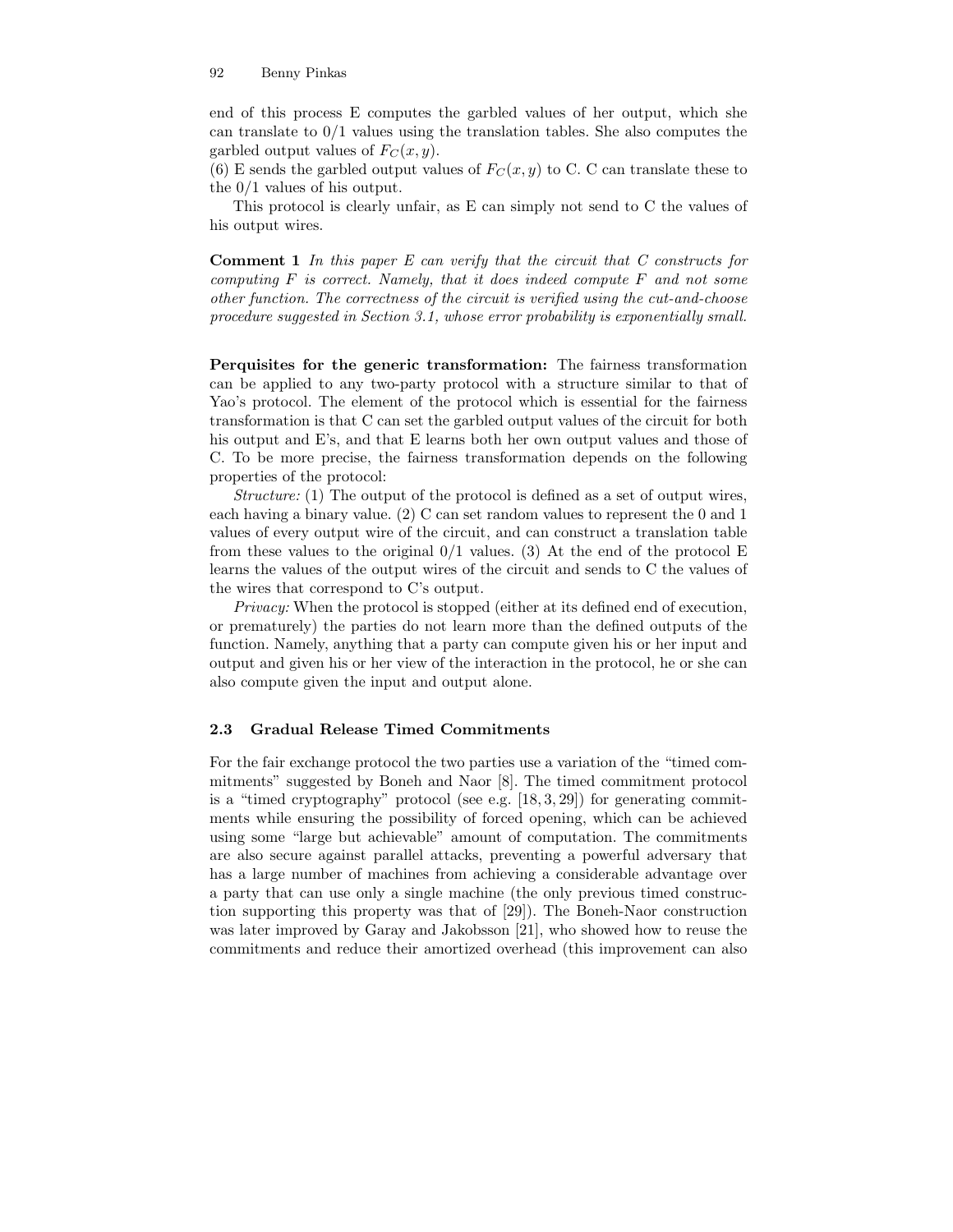be applied to our gradual release timed commitments). Mao [26] showed how to improve the efficiency of the proof that the commitment is correctly constructed.

Timed commitments have the following properties:  $(1)$  Binding: the generator of a timed commitment (the "sender") cannot change the committed value. (2) Forced opening and soundness: The receiver of the commitment can find the committed value by running a computation of  $2^k$  steps (denoted as "forced opening"), where a typical value for k is in the range  $30, \ldots, 50$  and enables to open the commitment by applying a moderately hard computation. The details of the construction guarantee that this computation cannot be parallelized, and therefore a party that can invest in many processors is not much stronger than a party that can only use a single processor. Furthermore, at the end of the commit phase the receiver is convinced that the forced opening algorithm will produce the committed value. (3) Privacy: Given the transcript of the commit phase, it is impossible to distinguish, with any non-negligible advantage, the committed value from a random string.

Our construction requires an additional property: the commitment must require an *infeasible* amount of work for forced opening (say  $2^{80}$  computation steps), and in addition supports gradual opening. Namely, the sender of the commitment should be able to send to the receiver a sequence of "hints", where each of these hints reduces the computation task of opening the commitment by a factor of 2. Moreover, the receiver can verify that each hint message indeed reduces the effort of opening the commitment by a factor of 2. The commitment is therefore essentially gradually timed.<sup>2</sup> We describe in Appendix A two constructions of a gradual release timed commitment protocol, which are based on the timed commitment protocol of [8].

The motivation for using gradual release commitments: One might expect that the protocol could use simple timed commitments. After all, they support forced opening that requires a moderately hard effort, and therefore if one of the parties aborts the invocation of Yao's protocol the other party could apply forced opening to the commitments made by the first party. This solution is wrong since there is a point in time, right after E computes the output of the circuit and before she sends the commitments to C, where E knows the commitments made by C but C has no information about the commitments made by E. At that point E can run a forced opening procedure and learn her outputs, while C cannot learn any information about his outputs.

In order to solve this problem we must use timed commitments that, unlike those of [8], require an *infeasible* computation for forced opening say,  $2^k$  modular squarings where  $k$  equals 80 (compare this to the Boneh-Naor protocol where  $k$  is typically in the range of  $30, \ldots, 50$ . This property ensures that when E has the commitments but C does not, E has no advantage over C since she cannot open

 $^{\rm 2}$  Note that the timed commitment construction of [8] does not enable gradual opening. That paper uses timed commitments in order to design a contract signing protocol that has the gradual release property. However, the commitment protocol itself does not have this property.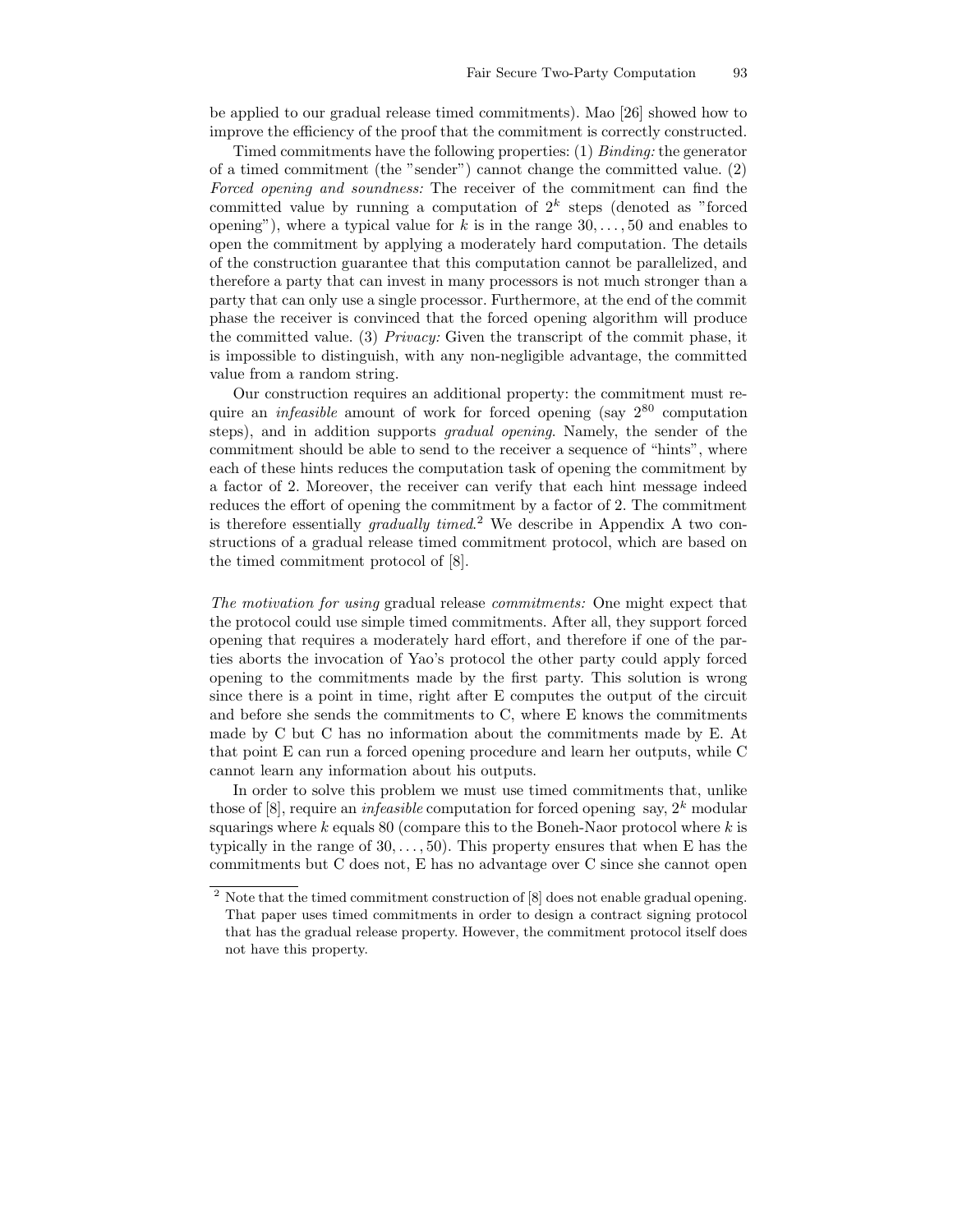the commitments. Consequently, the parties must somehow gradually reduce the amount of computation that is needed in order to open the commitments, until they can be opened using a feasible computation. This is where the gradual release property is required.

### 2.4 The Basic Transformation – Randomizing the Outputs

The first transformation towards achieving fairness involves the following steps: (1) C randomizing the output values, (2) E and C running a protocol that lets E learn the randomized outputs of both C and herself, and (3) E and C performing a fair exchange in which E sends to C his outputs, and C sends to E a derandomization of her outputs.

Transformation 1: We now describe the transformation in more detail. Given a two-party protocol that follows the structure of Yao's original protocol, the transformation applies to it the following modifications:

— Before running the two-party protocol C randomly permutes the order of the output entries in the tables defining the  $0/1$  values of the output wires. For each translation table corresponding to a binary wire  $i$ , C chooses a random binary key  $k_i \in \{0, 1\}$ . If  $k_i = 0$  then the table is not changed. If  $k_i = 1$  the order of the entries in the table is reversed. The resulting tables are sent to E instead of the real tables.

— At the end of the protocol E learns the permuted  $0/1$  values of all output wires. She should then exchange values with C by receiving from C the keys  $k_i$  of the wires that correspond to E's output, and sending the output bits of the wires that correspond to C's output. (E does not know the corresponding original values since she does not know the required  $k_i$  values.) C can use these values to compute his original output since he knows how he randomized each wire.

— E and C use gradual release timed commitments in the following natural way, suggested in [8]. E sends to C a commitment to each of the values she should send him (namely the values of C's output wires), and C sends to E commitments to each of the values he should send her (namely the keys used to permute the values of E's output wires). Then the parties perform gradual opening of the commitments: E sends to C the first "hint" messages for each of the commitments she sent him. C verifies that these hints are valid and if so replies with the first hint messages for each of the commitments he sent to her. The parties continue sending and verifying alternate hint messages for k rounds, at the end of which both of them can open all the commitments they need to open.

Suppose that at some stage E defaults and does not send the required hint messages to C. Then the amount of work that C has to invest in order to open the commitments he received is at most twice the amount of work that E has to invest in order to open the commitments she received from C (since C received one less round of hint messages than E). On the other hand, if C defaults then the amount of work that he has to invest is at least the work that E has to do.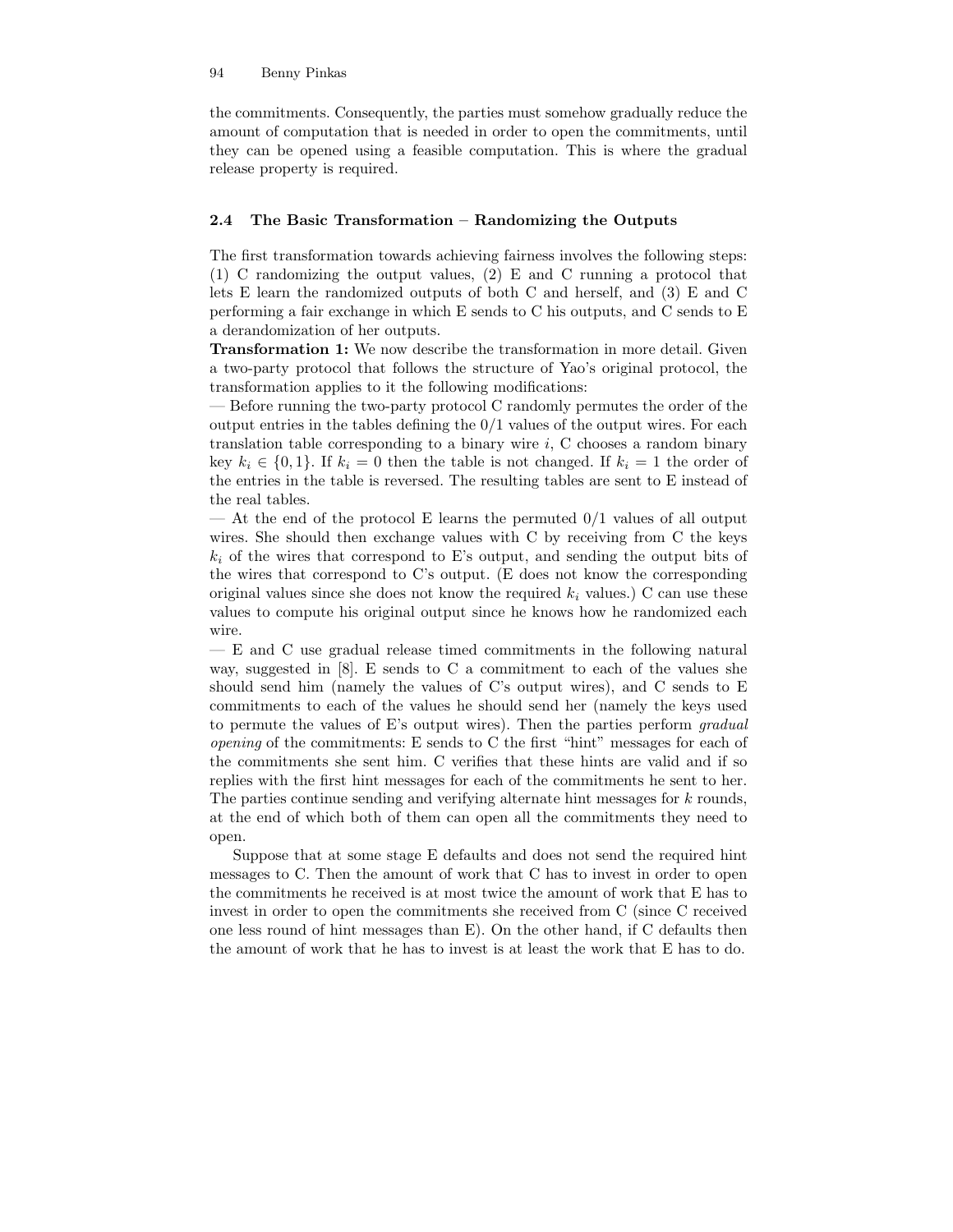Claim 1 If the commitments sent by the parties at the end of the protocol are for the correct values (namely E sends to C commitments to the values of each of C's output wires, and C sends to E commitments to each of the keys used to permute the values of E's output wires), then the protocol is  $(2, \epsilon)$ -fair, for a negligible  $\epsilon$ . (Assuming that a computation of  $2^k$  steps is infeasible for both parties, where k is the security parameter of the timed commitments.)

Proof: (sketch) The privacy property of the two-party protocol ensures that with overwhelming probability the protocol execution reveals nothing to the parties until the step where E learns the values of the output wires. Since these values are randomly permuted by C, E learns nothing from observing them, too. Therefore no information is learned until the commitments are exchanged, and thus no party gains any advantage by terminating the protocol before that step.

The timed commitments ensure that the receiver of a commitment needs to invest a computation of  $2^k$  steps, which cannot be parallelized, in order to find the committed value. The party that is the first to receive the commitments can open them in  $2^k$  steps, while the other party (who at this stage does not have the commitments) might have to invest considerably more computation in order to break the privacy of the two-party protocol and learn his or her output. We therefore assume that a computation of  $2^k$  steps is infeasible for both parties. (To get rid of this assumption we can set k to be such that  $2^k$  is equal to the work needed in order to break the privacy property of the two-party protocol. In that case the party that receives the commitments first has no advantage over the other party.)

After both parties have their respective commitments, they run the gradual opening protocol. The largest advantage that one of the parties can gain by terminating the protocol is a factor of 2, achieved by the party that received one more "hint" than other party.  $\Box$ 

The remaining challenge is enabling the parties to verify that the timed commitments they receive are commitments to the actual values that are defined in the protocol, which enable the computation of F.

# 3 Verifying the Commitments

The main technical focus of this paper is the design of a method that enables the two parties to verify that the commitments they receive commit to the values defined by the protocol. The verification of the commitments sent by C (the constructor) can be done using a cut-and-choose method with an exponentially small error probability. The verification of the commitments sent by E (the evaluator) is less straightforward and involves a novel use of blind signatures. The difficulty in verifying these signatures arises from the fact that E learns an output value of the circuit, which was defined by C, and must provide C with a commitment to this value. We must ensure that E sends a commitment to the right value, but simultaneously we should make sure that C, who generated the circuit, cannot recognize the commitment.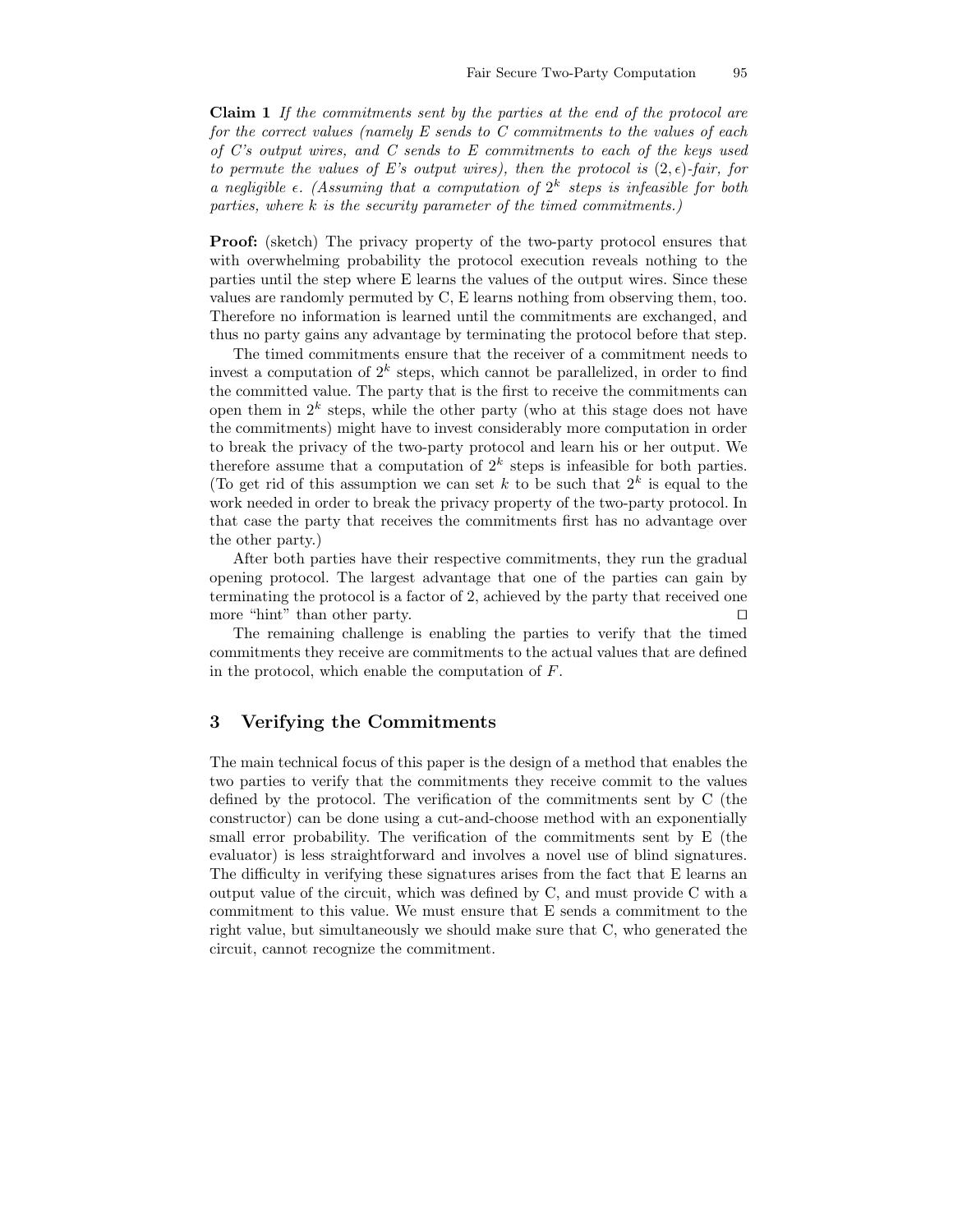Section 3.1 describes how to transform the protocol into a protocol that lets E verify the commitments sent to her by C. Section 3.2 describes a transformation that lets C verify the commitments sent to him by E. Both transformations have an exponentially small error probability. Both transformations, as well as Transformation 1 (Section 2.4), must be applied in order to ensure fairness.

### 3.1 Verifying C's commitments

E should learn commitments to the random permutations that C applies to the wires of E's output bits, namely the  $k_i$  values that correspond to E's output wires. The protocol should be changed to let E verify that the commitments are to the correct values of the permutations. This is done using the following cut-and-choose technique:

#### Transformation 2:

— Let  $\ell$  be a security parameter. Before the protocol is run C prepares 2 $\ell$  different circuits that compute the required function. Let  $m$  be the number of output wires in the circuit. For every output wire in each circuit C chooses a random bit  $k_i$  that defines a permutation of the order of the output bits. I.e., every output bit of the new circuit is equal to the exclusive-or of the corresponding  $k_i$  and the original output bit.

 $-$  C sends to E the following information: (1) the tables that encode each circuit, (2) gradual release timed commitments of all  $k_i$  values corresponding to the output wires, and (3) commitments to the garbled values of the input wires, ordered in two sets. Namely, a set  $I_0$  that includes the commitments to all the  $2\ell m$  garbled values of "0" input values, and a set  $I_1$  of the commitments to all the  $2\ell m$  garbled values of "1" input values.

— E chooses a random subset of  $\ell$  of the 2 $\ell$  circuits. She asks C to open the commitments of the garbled values that correspond to both the 0 and 1 values of each of the input wires of these circuits, as well as open the commitments to all the permutations  $k_i$  of the output wires of these circuits. She uses this information to verify that all  $\ell$  circuits compute the function F. If this is not the case E aborts the protocol.

– E and C run the two-party protocol for each of the remaining  $\ell$  circuits. In the first step of the protocol, C sends to E the garbled values of the input wires that correspond to C's input in all the remaining  $\ell$  circuits. C then proves to E, that C's input values are consistent in all the evaluated circuits. Namely, that for each of his input wires either all of the  $\ell$  garbled values correspond to a 0 input, or all of them correspond to a 1 input. This can be done by proving that either all of them are taken from the set  $I_0$  or they are all taken from the set  $I_1$ , and this proof can be done using the "proofs of partial knowledge" method of Cramer et al [16] (the full version of this paper contains a more elaborate discussion of this proof and more efficient constructions). E can then compute the circuit and learn the permuted output values of all output wires in each of the circuits, and commitments to the random permutations of these wires.

– E and C then run a gradual opening of their commitments. At the end of this stage E can compute her actual output in each of the circuits.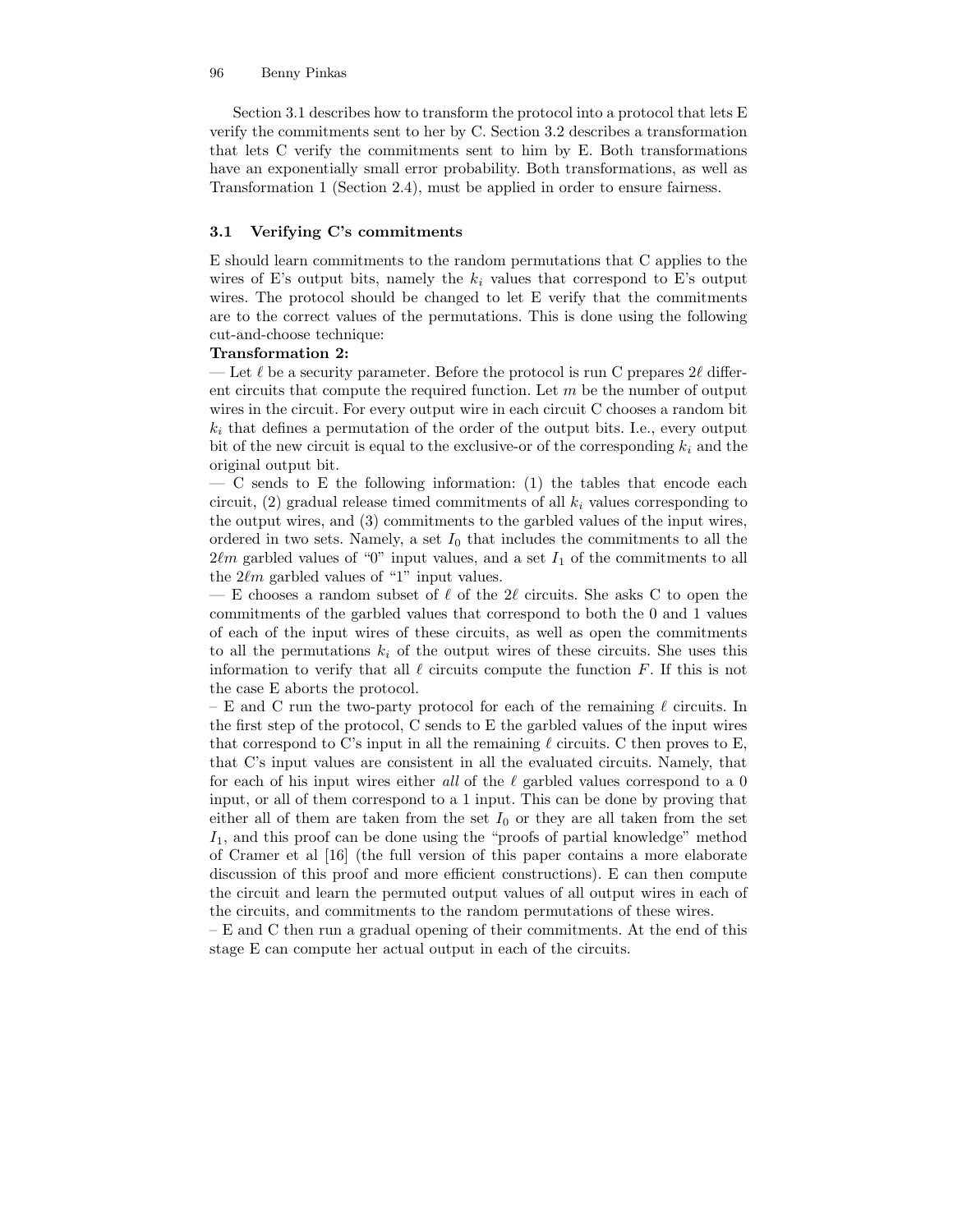– For each output wire E finds which is the most common output value in the  $\ell$  circuits that she computed (i.e. computes the majority of the  $\ell$  bits that were output), and defines it to be her output value. (If not all  $\ell$  circuits have the same output value then it is clear that C cheated. Still, since this is found after the commitments were open it is too late for E to abort the protocol, and therefore we must define an output for her.)

Comment 2 This transformation only verifies that a malicious C cannot prevent E from learning the output of F. The transformation does not ensure that a malicious C cannot learn an output different from F. This issue is discussed in Section 3.2.

**Claim 2** E computes the right output value with probability at least  $1-(3/4)^{3\ell/2}$ .

**Proof:** (sketch) E computes the wrong output value only if there are at least  $\ell/2$ circuit evaluations that do not compute  $F$  correctly. A circuit evaluation does not compute  $F$  correctly if  $(1)$  the function encoded in the circuit itself is not  $F$ , or (2) the commitments to the permutation values are wrong, or (3) C did not provide the correct garbled input values for the computation of the circuit. Each of these events is detected by the test run at the beginning of the protocol. C also proves that the inputs he provides to all  $\ell$  copies of the circuit are taken from the same set of inputs. Consequently, a wrong final output is computed if there are  $\ell/2$  circuit evaluations that result in an incorrect evaluation of F, and none of them was chosen by E among the  $\ell$  circuits she opens. This event happens with probability at most  $\binom{3\ell/2}{\ell}/\binom{2\ell}{\ell} \approx (3/4)^{3\ell/2}$ .

Overhead: The transformation increases C's overhead of generating the circuit, and also the communication between the parties, by a factor of  $2\ell$ . The parties should compute  $\ell$  circuits, but the computation overhead involved in that might not increase substantially since the oblivious transfer step (which is the major computation task and is done in the beginning of the circuit evaluation in Yao's protocol) can use only a single public key operation per bit of E's original input. This is done by E using a single oblivious transfer to learn, for each of her input bits, either all  $\ell$  garbled values of a 0 input, or all those of a 1 input. The computational overhead of the partial proofs of knowledge protocol is  $O(\ell m)$ exponentiations. The gradual opening of the circuits requires  $k$  steps, and  $k$ public key operations per output bit.

# 3.2 Verifying E's Commitments

At the end of the circuit evaluation E should provide C with commitments to the permuted values of C's output wires. This step seems hard to implement: On one hand if E generates the commitments from the permuted output values of the circuit, nothing prevents her from generating commitments to incorrect values. On the other hand if C generates the commitments when he constructs the circuit he might be able to identify, given a commitment, the value that is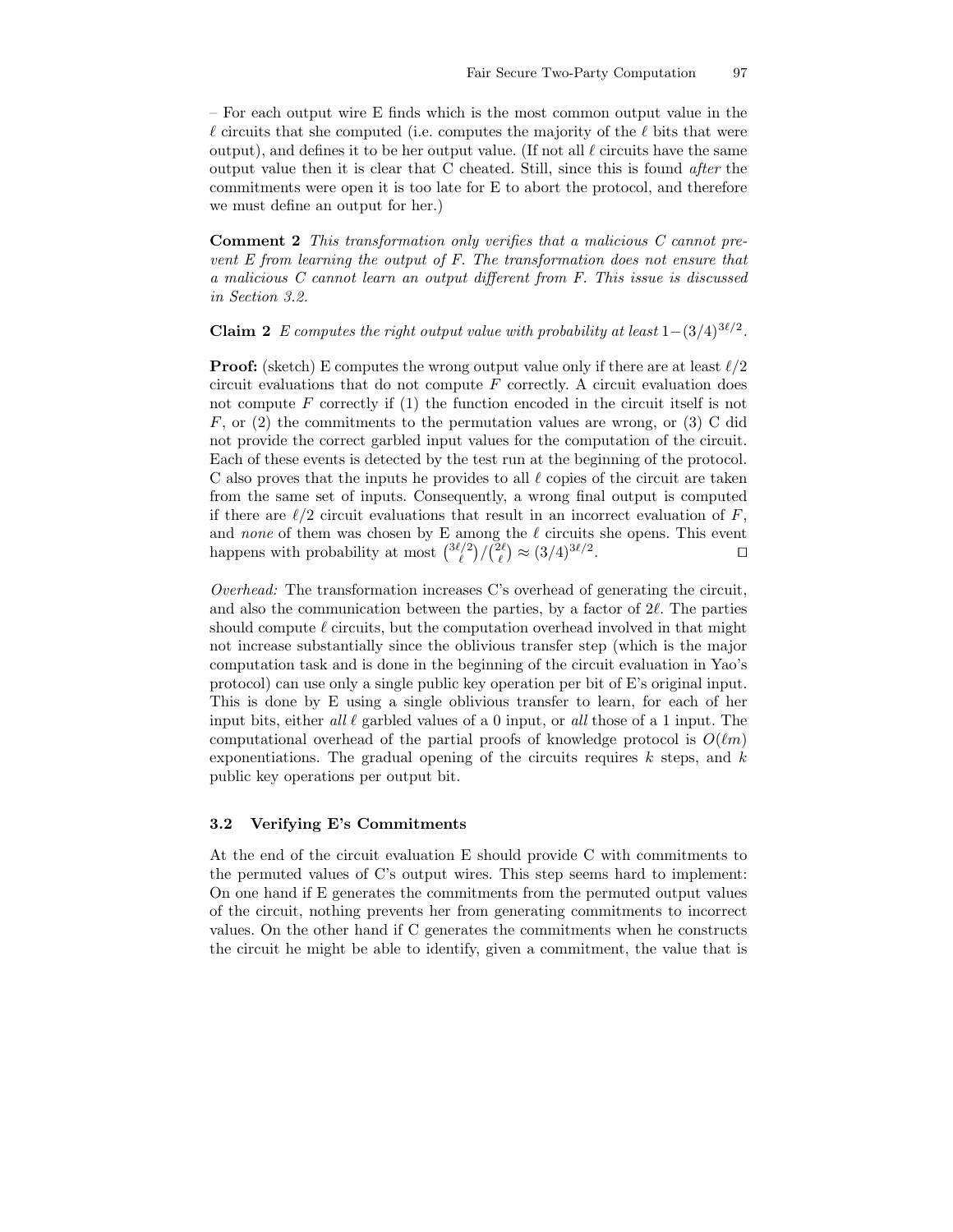

Fig. 1. The verification of E's commitments.

committed to. This gives him an unfair advantage in the protocol since he does not need to wait for E to open the commitments for him.

The solution we suggest is based on the use of blind signatures (see e.g.  $[12]$ ). Loosely speaking, the solution operates in the following way, described in Figure 1: (1) C prepares several copies of the circuit. For every wire corresponding to a bit of C's output, E generates a set  $S_0$  of commitments to 0, and a set  $S_1$  of commitments to 1. She asks C to blindly sign each of the commitments in these sets.  $(2)$  C then asks E to open a random sample of half of the commitments in each set, and verifies that the opened commitments from  $S_0$  are to 0 values, and the opened commitments from  $S_1$  are to 1 values. (3) If all commitments are correct then C signs each of the remaining values, and puts them in the permuted output tables of the circuit, replacing the  $0/1$  output values. (4) After E evaluates the circuit and obtains the output values she unblinds the signatures and obtains signatures of C to commitments of the permuted output values. (5) E then sends the signed commitments to  $C.$  (6)  $C$  can verify that he indeed signed the commitments, and therefore that he has placed them in the correct place in the output tables and that they are committing to the correct values. Since the signature was blind he cannot, however, know what are the values that are committed to in each commitment. (7) The parties run a gradual opening of their commitments. (8) For each of his output wires, C learns the majority of the output values (each output value is defined by applying the permutation to the committed value).

Blind signatures Our construction uses blind signatures. A blind signature protocol is run between a data owner A and a signer B. The input to the protocol is an input x known to A, and the output is a signature of x done by B. Blind signatures were introduced by Chaum [12], and a formal treatment of them was given in [4], where Chaum's signature was shown to be secure given the random oracle assumption and a slightly non-standard RSA assumption.

The public key in Chaum's blind signature scheme is a pair  $(N, e)$ , and his secret key is d, as in the RSA scheme. The system also uses a public hash function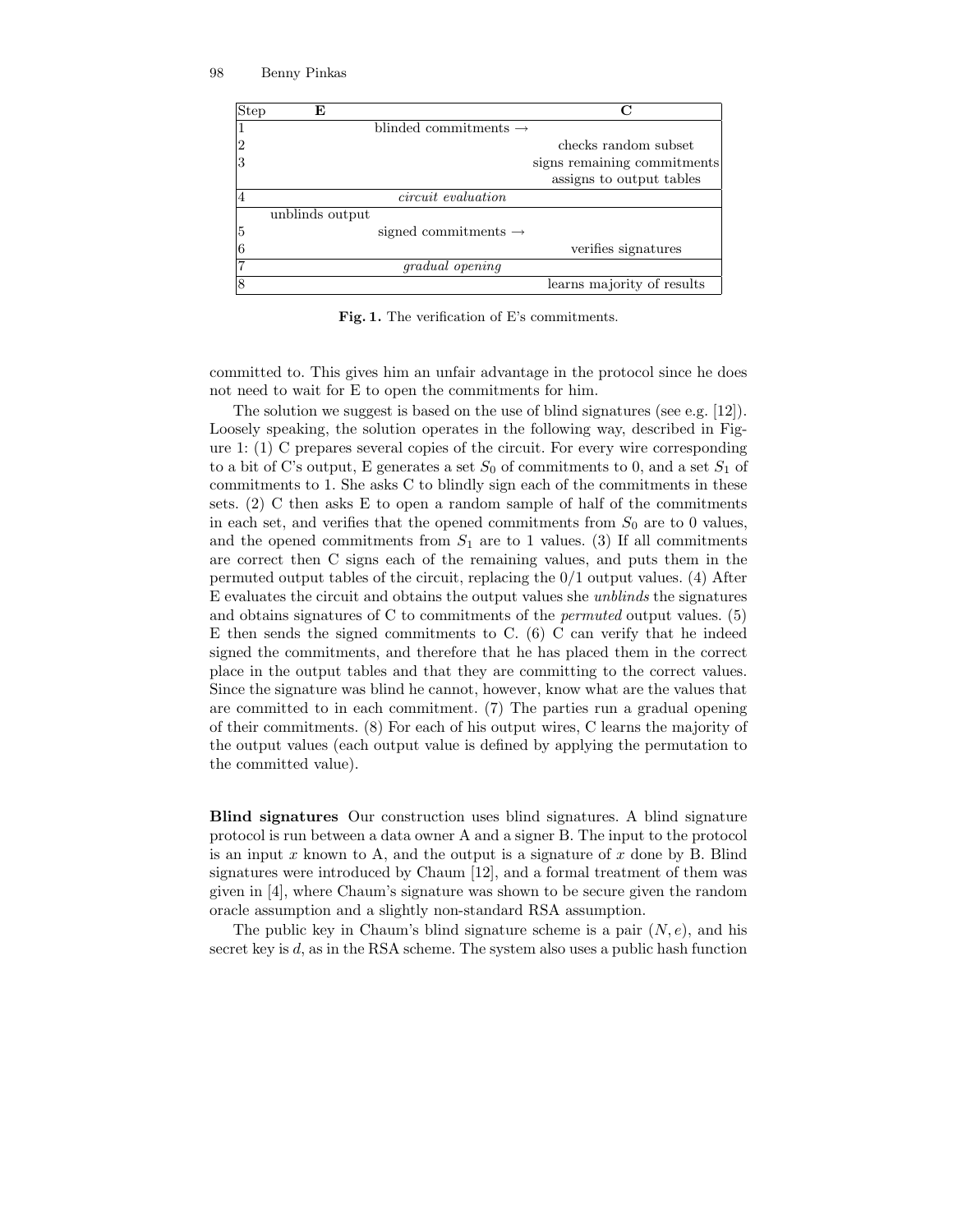H whose range is  $Z_N^*$ . A signature of a message M is defined a  $(H(M))^d \mod N$ , and a message-signature pair  $(M, Y)$  is considered valid if  $H(M) = Y^e \text{ mod } N$ . The blind signature protocol is run in the following way:

- Given an input x, A picks a random value  $r \in_R Z_N^*$ , computes  $\bar{x} = r^e$ .  $H(x) \mod N$ , and sends it to B.
- B computes  $\bar{y} = \bar{x}^d \mod N$  and sends it back to A.
- A computes  $y = \bar{y}/r$ . The pair  $(x, y)$  is a valid message-signature pair.

To be concrete we describe our construction using Chaum's blind signatures, rather than referring to a generic blind signature scheme.

Blind MACs: The blind signatures in our protocol are generated and verified by the same party. This means that, at least potentially, message authentication codes (MACs) could be used instead of signatures. We do not know, however, how to construct a MAC which has the blindness property.

### 3.3 A Protocol with an Exponentially Small Cheating Probability

The basic idea of the transformation to a protocol that verifies E's commitments was described above. A subtle issue that must be addressed is ensuring that the only information that C learns is the result of computing the majority of the output values of the  $\ell$  circuits. Otherwise, a corrupt C could, with high probability, learn additional information about E's input. See discussion below.

In more detail, the protocol operates in the following way: Let  $(N, e)$  be a public RSA modulus and an exponent, and let d be the inverse of e that is known only to C. Let H be a hash function whose range is  $Z_N^*$ , which is modeled in the analysis as a random function.

Transformation 3: Note that Transformation 2 required the parties to evaluate  $\ell$  circuits, in order to ensure E that the output of the protocol is the correct value of F. We now describe a transformation that is applied to every output wire of each of these circuits.

Pre circuit evaluation stage: Before C constructs the output tables of the circuits he runs, for each of the circuits, the following protocol with E:

— Assume that C's output is m bits long. The basic step involves E generating, for every output wire i of C in circuit j, a commitment  $c_0$  to the tuple  $(i, j, 0)$ , and a a commitment  $c_1$  to the tuple  $(i, j, 1)$ . She then chooses random values  $r \in_R Z_N^*$ , and hashes and randomizes the commitments, to generate (modulo N) values of the form  $\bar{c}_0 = r^e \cdot H(c_0)$ , or  $\bar{c}_1 = r^e \cdot H(c_1)$ . Let n be a security parameter. E generates for every output wire a set  $S_0$  of  $2n$  randomized hashes of commitments to 0, and a similar set  $S_1$  of commitments to 1. E assigns a different identification number to each set and sends them to C.

— C chooses a random subset of n commitments from each set and asks E to open them. He verifies that all commitments to 0 (1) indeed commit to a 0 (1) value, and include the correct circuit and wire identifiers. (Namely, given a value  $\bar{c}_0$ , E should present to C a commitment  $c_0$  to 0 and to the circuit and wire indenifiers, and a value r such that  $\bar{c}_0 = r^e \cdot H(c_0)$ . E should also open the commitment  $c_0$ . If one of the tests fails then C aborts the protocol.)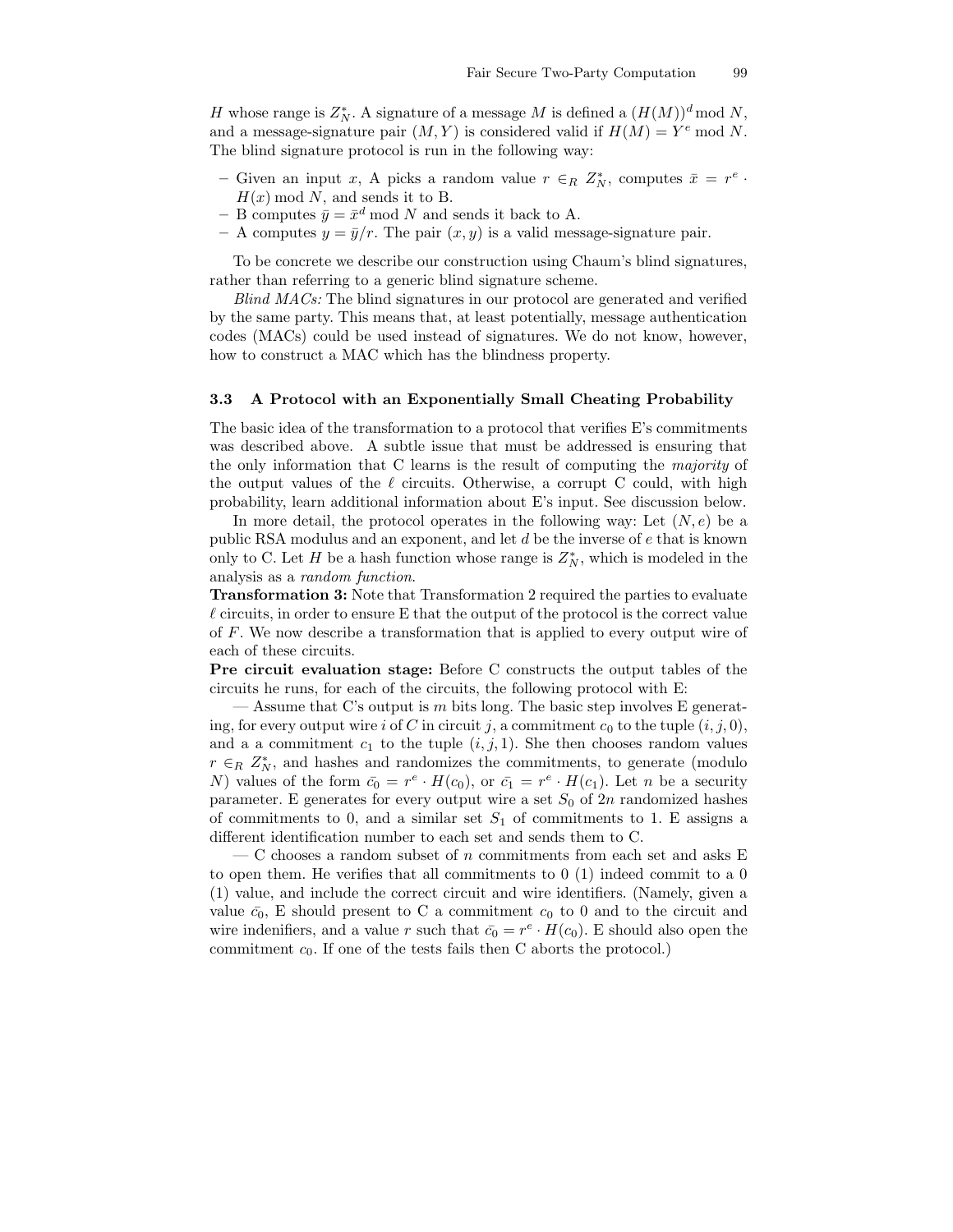— C signs each of the remaining  $2 \times m \times n \bar{c}$  values by raising them to the dth power modulo  $N$ , generating for each of his output wires n signed commitments for the 0 entry, and n signed commitments for the 1 entry.

— As in the basic protocol, C chooses random bit permutations  $k_i$  for the order of the values of each of his output wires. C then maps the *n* values of  $S_0$ , and this set's identification number, to the 0 entry of the permuted table, and the *n* values of  $S_1$ , and this set's identification number, to the 1 entry of the permuted table.

### Post circuit evaluation stage:

— The parties evaluate all the circuits. There are  $\ell$  circuits, each of them has m wires that correspond to C's output, and for each of these wires E learns n values, as well as the corresponding identification number.

 $-$  E uses the identification number to locate the random r values that she used to blind the commitments, and divides each one of them by the corresponding  $r$  value. The result is a set of  $n$  signatures of commitments per wire.

**Comment:** The protocol computes the result of  $\ell$  circuits, which were constructed by C. As we explain below, it is insecure to let C learn the outputs of all these circuits, since in this case an adversarial C can construct circuits that disclose illegitimate information to him, even after the cut-and-choose test done by E in Transformation 2 (which only assures, with high probability, that the majority of the  $\ell$  circuits that are computed are legitimate). The following step is done in order to prevent a corrupt C from learning illegitimate information. (This also means that in the analysis of this step we should mostly be concerned of adversarial behavior of C, and not of E.)

— Before the parties run a gradual opening of their commitments they should compute the majority of the output values for each of C's output bits, and find a circuit whose output agrees with this majority decision. In order to do that the parties run the following procedure:

- E generates a new circuit with  $2m\ell$  inputs. For each output wire of the original circuit there are  $\ell$  inputs, corresponding to the output values of this wire in the copies of the original circuit that are evaluated by E. There are also  $\ell$  inputs that correspond to the permutations ( $k_i$  values) that C applied to this wire in each of these circuits.
- For each output wire, the new circuit computes the exclusive-or of each pair of E's and C's inputs corresponding to the wire. It then computes the majority of these  $\ell$  results. Finally, it outputs an index  $1 \leq i \leq \ell$  such that the output of the ith copy of the original circuit agrees with all the majority results computed above. (Such a circuit exists with high probability, since, with high probability, at least  $\ell/2$  circuits compute the correct function.)
- Since we are worried that C might cheat in this protocol, we must ensure that the input values that he uses are indeed the permutations that were used in constructing the circuits. To achieve this, C prepares in advance the encoding of his input to the majority circuit (i.e. his messages for the oblivious transfer step of computing this circuit), and stores commitments to these messages together with the other commitments that he provides to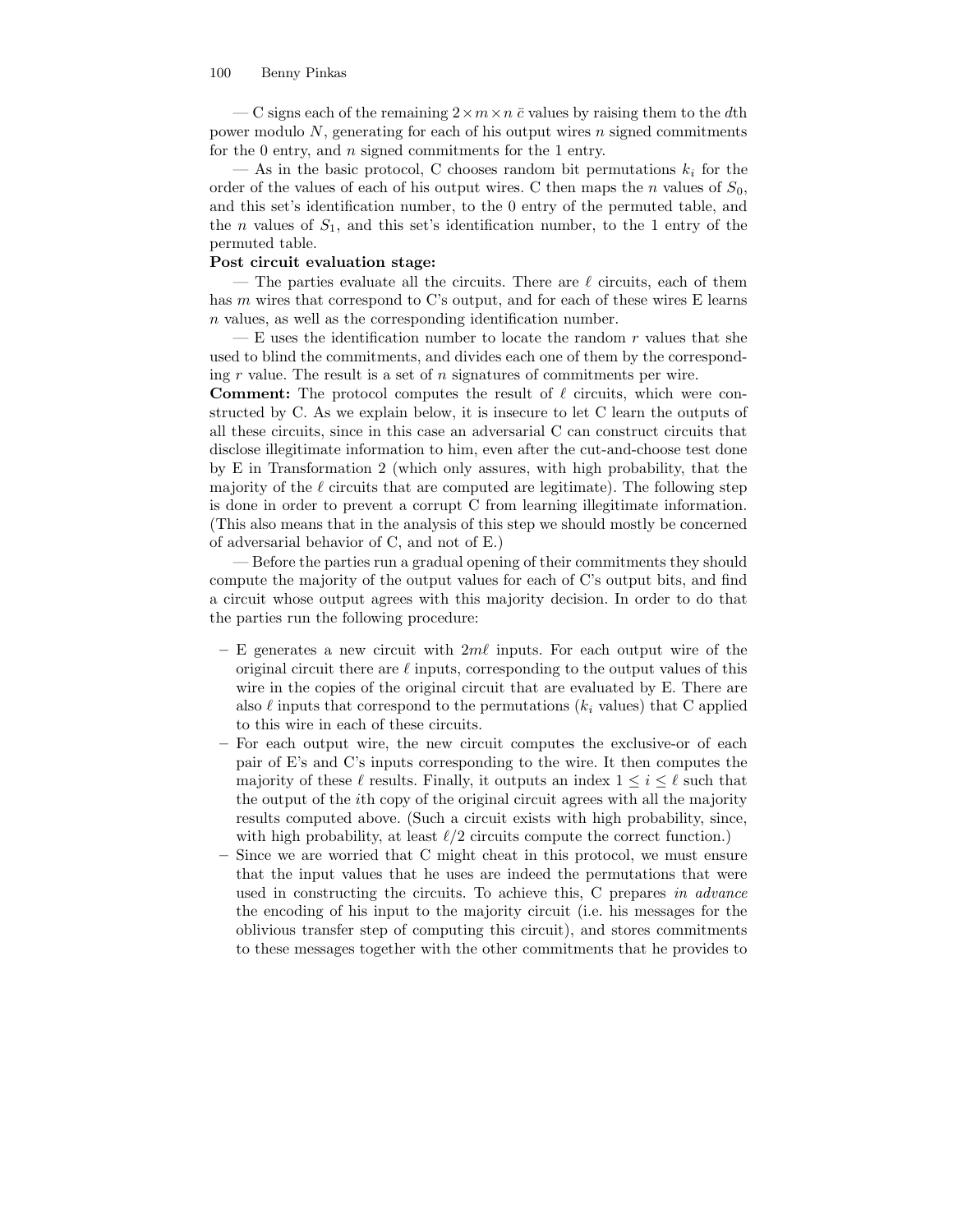E in the protocol described in Transformation 2. When E chooses a set of  $\ell$ circuits to examine, she also verifies that the commitments to C's input to the majority protocol corresponding to these circuits, are the same as the permutations he used in constructing the circuits.

– The parties evaluate the majority computation circuit. The output is the index of one of the original circuits, that all of its  $m$  output values correspond to the majority results. Note that the size of the circuit computing the majority function is small,  $O(m\ell \log \ell)$ .

The parties now run the gradual opening of the commitments, where E only opens the nm commitments that are output from the circuit chosen by the above procedure. At the end of this stage C has a set of  $n$  opened commitments for each of his  $m$  output wires. He takes the majority value of each of these sets as the output value of the corresponding wire.

**Claim 3** An honest C computes a wrong output with prob. at most  $m \cdot (\frac{3}{4})^{3n/2}$ .

**Proof:** (sketch) The decoding of a specific output wire in a specific circuit fails only if E provided at least  $n/2$  corrupt values, and none of them is checked by C in the initialization stage. The probability that this event happens is  $\binom{3n/2}{n}/\binom{2n}{n} \approx (3/4)^{3n/2}$ . The probability that in a specific circuit there are one or more undetected corrupt output wires is therefore at most  $m \cdot \left(\frac{3}{4}\right)^{3n/2}$ . Now, if C is honest then he can compute his correct output given the output of any of the  $\ell$  copies of the original circuit. Even if E inputs an incorrect input to the majority computation circuit, the output of this circuit would still be an index of one of the  $\ell$  copies of the original circuit. The gradual opening phase therefore enables C to compute the output of this copy, which is the correct output with probability  $1 - m \cdot \left(\frac{3}{4}\right)^{3n/2}$ .

Claim 4 C cannot learn any of the committed values before the beginning of the gradual release stage.

**Claim 5** If E is honest then with probability at least  $1 - (3/4)^{3\ell/2}$  C cannot compute anything but the output of F.

Proof: (sketch) As described in Section 3.1, E verifies that a in randomly selected sample subset of  $\ell$  of the original  $2\ell$  circuits F is evaluated correctly, and the majority circuit computation receives a correct input from C. In addition, C proves that she uses the same input in the evaluation of the remaining  $\ell$  circuits. Therefore, with probability  $1 - (3/4)^{3\ell/2}$ , at least  $\ell/2$  of the computed circuits compute C's output as defined by  $F$  (we are assured that E's input to the circuits is correct, since we assume E to be honest). When this event happens, the result of the majority circuit that is run at the post-processing stage is an index of one of these circuits, and C's output is the output of this circuit.

Note that if C were learning the output of all  $\ell$  circuits then he was able to cheat with high probability. For example, he could have generated  $2\ell - 1$ legitimate circuits and a single circuit that computes a function different from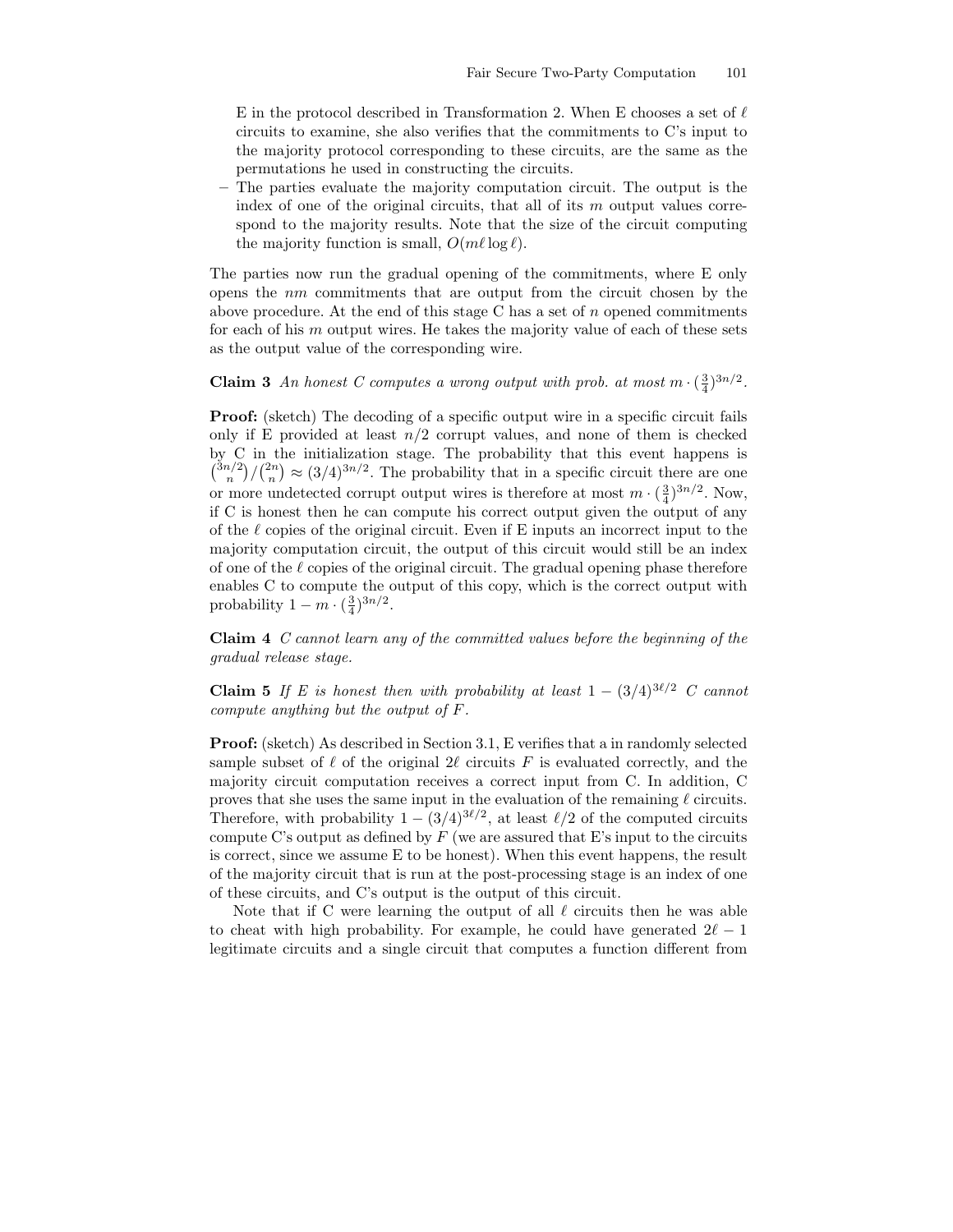$F$  (say, a circuit that outputs E's input). This circuit has a probability of  $1/2$  of avoiding examination by E. Furthermore, C could have learned information even if the protocol was comparing the outputs of the circuits and refusing to provide C with any output in the case that not all circuits have the same output. For example, C could have generated one circuit whose output agrees with that of the other circuits if E's input has some property, and disagrees with the other circuits if this property does not hold. C could then learn this property based on observing whether he receives any output at all at the end of the protocol. We avoid these problems by making sure that the only information that C learns is the majority the outputs of the  $\ell$  circuits.

Overhead: In the initialization stage E sends to C  $2nm\ell$  commitments. C performs  $n\ell$  blind signatures for each of his m output wires. The size of the tables of the output wires increases by a factor of  $n$ , but, unless the ratio between the number of gates and the number of input wires is small, this has little effect on the overall communication overhead of sending the tables, since the internal tables of the circuit do not change. The unblinding and signature verification stages have negligible complexity compared to the signature generation.

# 4 Open Problems

As noted in Section 3.2 the transformation can use blind message authentication codes (MACs) instead of blind signatures. It would be interesting to come up with a construction of a blind MAC. Another interesting problem is to find whether the number of rounds at the end of the protocol can be  $o(k)$ , where k is the security parameter of the commitment scheme.

# 5 Acknowledgments

We would like to thank Stuart Haber and Moni Naor, as well as the anonymous referees, for providing us with many helpful comments.

# References

- 1. B. Baum-Waidner and M. Waidner, Optimistic asynchronous multi-party contract signing, Research report RZ 3078 ( $\#$  93124), IBM Research, Nov. 1998.
- 2. D. Beaver and S. Goldwasser, Multiparty computation with faulty majority, Proc. 30th FOCS, pp. 468-473, 1989.
- 3. M. Bellare and S. Goldwasser, Verifiable partial key escrow, 4th ACM CCS conference, pp. 78-91, 1997.
- 4. M. Bellare, C. Namprempre, D. Pointcheval and M. Semanko, The power of RSA inversion oracles and the security of Chaum's RSA-based blind signature scheme, in proc. of Financial Crypto '01, 2001.
- 5. M. Ben-Or, O. Goldreich. S. Micali and R. L. Rivest, A fair protocol for signing contracts, IEEE Trans. on Information Theory, vol. 36, 40-46, Jan. 1990.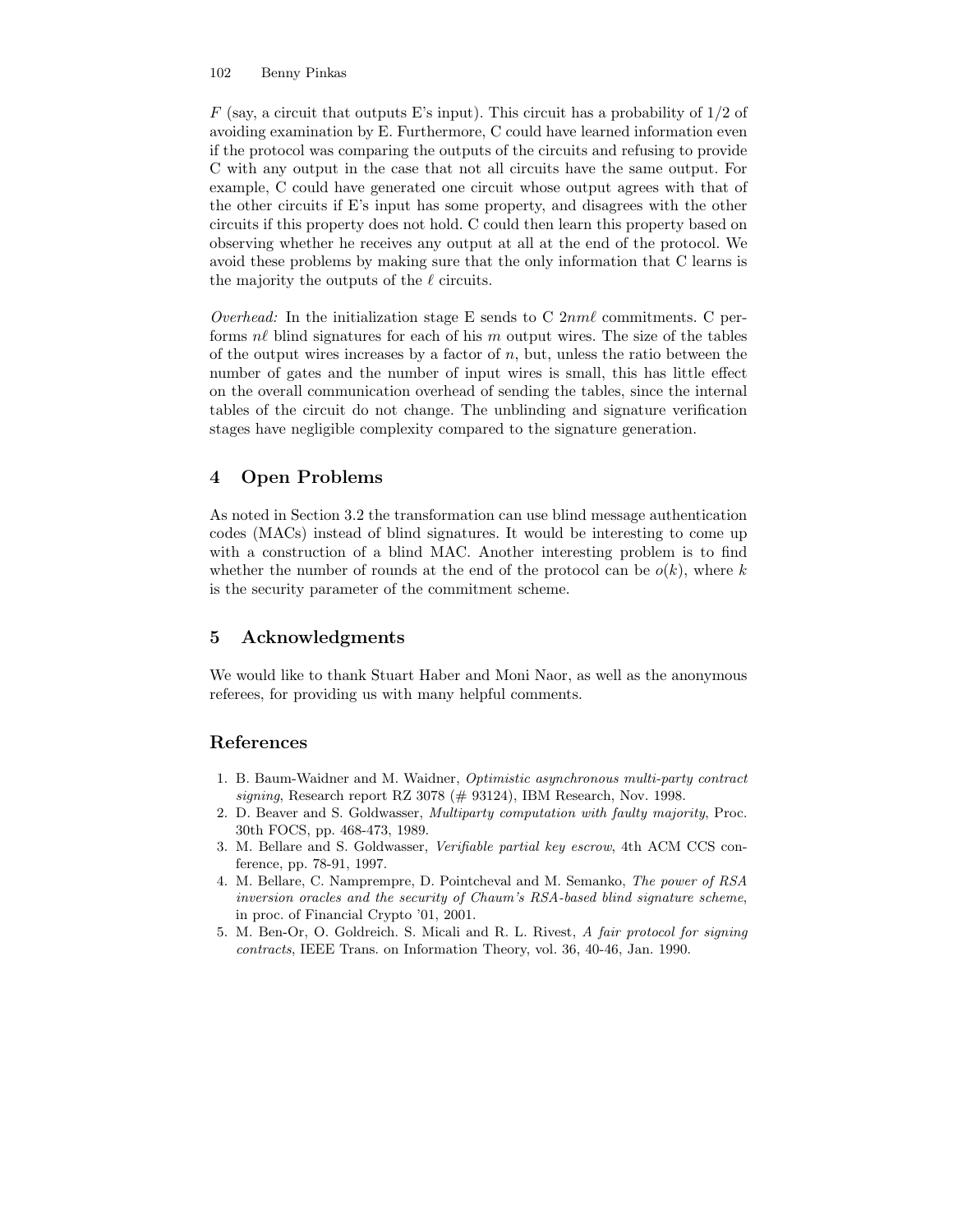- 6. M. Blum, How to exchange (secret) keys, ACM Transactions on Computer Systems, 1(2):175-193, May 1983.
- 7. L. Blum, M. Blum, and M. Shub, A Simple Unpredictable Pseudo-Random Number Generator, SIAM Journal on Computing, Vol. 15, pp. 364-383, May 1986.
- 8. D. Boneh and M. Naor, Timed commitments, Advances in Cryptology Crypto '2000, Springer-Verlag LNCS 1880, 236–254, 2000.
- 9. F. Boudot, B. Schoenmakers and J. Traore, A Fair and Efficient Solution to the Socialist Millionaires' Problem, Discrete App. Math. 111, pp. 23-36, July 2001.
- 10. E. Brickell, D. Chaum, I. Damgard and J. van de Graaf, Gradual and verifiable release of a secret, Adv. in Crypt. – Crypto '87, Springer-Verlag LNCS 293, 1988.
- 11. C. Cachin and J. Camenish, Optimistic fair secure computation, Advances in Cryptology – Crypto '2000, Springer-Verlag LNCS 1880, 94–112, 2000.
- 12. D. Chaum, Blind signatures for untraceable payments, Advances in Cryptology Crypto '82, pp. 199-203, 1982.
- 13. D. Chaum and T. Pedersen, Wallet databases with observers, Advances in Cryptology Crypto '92, Springer-Verlag, pp. 89-105, 1992.
- 14. R. Cleve, Limits on the security of coin flips when half the processors are faulty, STOC '86, 364–369, 1986.
- 15. R. Cleve, Controlled gradual disclosure schemes for random bits and their applications, Adv. in Crypt. – Crypto '89, Springer-Verlag, LNCS 435, 573-588, 1990.
- 16. R. Cramer, I. Damgard and B. Schoenmakers, Proofs of Partial Knowledge and Simplified Design of Witness Hiding Protocols, Advances in Cryptology Crypto '94, Springer Verlag LNCS, vol. 839, pp. 174-187, 1994.
- 17. I. Damgard, Practical and provably secure release of a secret and exchange of signatures, J. Cryptology, 8(4):201–222, 1995.
- 18. C. Dwork and M. Naor, Pricing via processing, or combatting junk email, Advances in Cryptology – Crypto '92, Springer-Verlag, 139-147, 1990.
- 19. M. Franklin, Complexity and security of distributed protocols, PhD dissertation, Columbia University, 1993.
- 20. Z. Galil, S. Haber and M. Yung, Cryptographic Computation: Secure Faulttolerant Protocols and the Public-Key Model, Advances in Cryptology – Crypto '87, Springer-Verlag LNCS 293, 135-155, 1988.
- 21. J. Garay and M. Jakobsson, Timed Release of Standard Digital Signatures , Proc. Financial Cryptography 2002, March 2002.
- 22. O. Goldreich, Foundations of Cryptography (Fragments of a Book), 1995. Available at http://www.wisdom.weizmann.ac.il/~oded/frag.html.
- 23. O. Goldreich and L.A. Levin, A hard-core predicate for all one-way functions, Proc. of the 21st ACM Symposium on Theory of Computing (STOC), pp. 25-32, 1989.
- 24. S. Goldwasser and L. Levin, Fair computation of general functions in presence of immoral majority, Adv. in Crypt. – Crypto '90, Springer-Verlag LNCS 537, 1991.
- 25. M. Luby, S. Micali and C. Rackoff, How to simultaneously exchange secret bit by flipping a symmetrically-biased coin, Proceedings of FOCS '83, 23-30, 1983.
- 26. W. Mao, Timed-Release Cryptography, Selected Areas in Cryptography VIII (SAC '01), Springer-Verlag LNCS 2259, pp. 342-357, 2001.
- 27. S. Micali, Secure protocols with invisible trusted parties, presented at the Workshop for Multi-Party Secure Protocols, Weizmann Inst. of Science, June 1998.
- 28. M. Naor and B. Pinkas, Efficient Oblivious Transfer Protocols, Proceedings of SODA 2001 (SIAM Symposium on Discrete Algorithms), January 7-9 2001.
- 29. R. Rivest, A. Shamir and D. Wagner, Timed lock puzzles and timed release cryptography, TR MIT/LC/TR-684, 1996.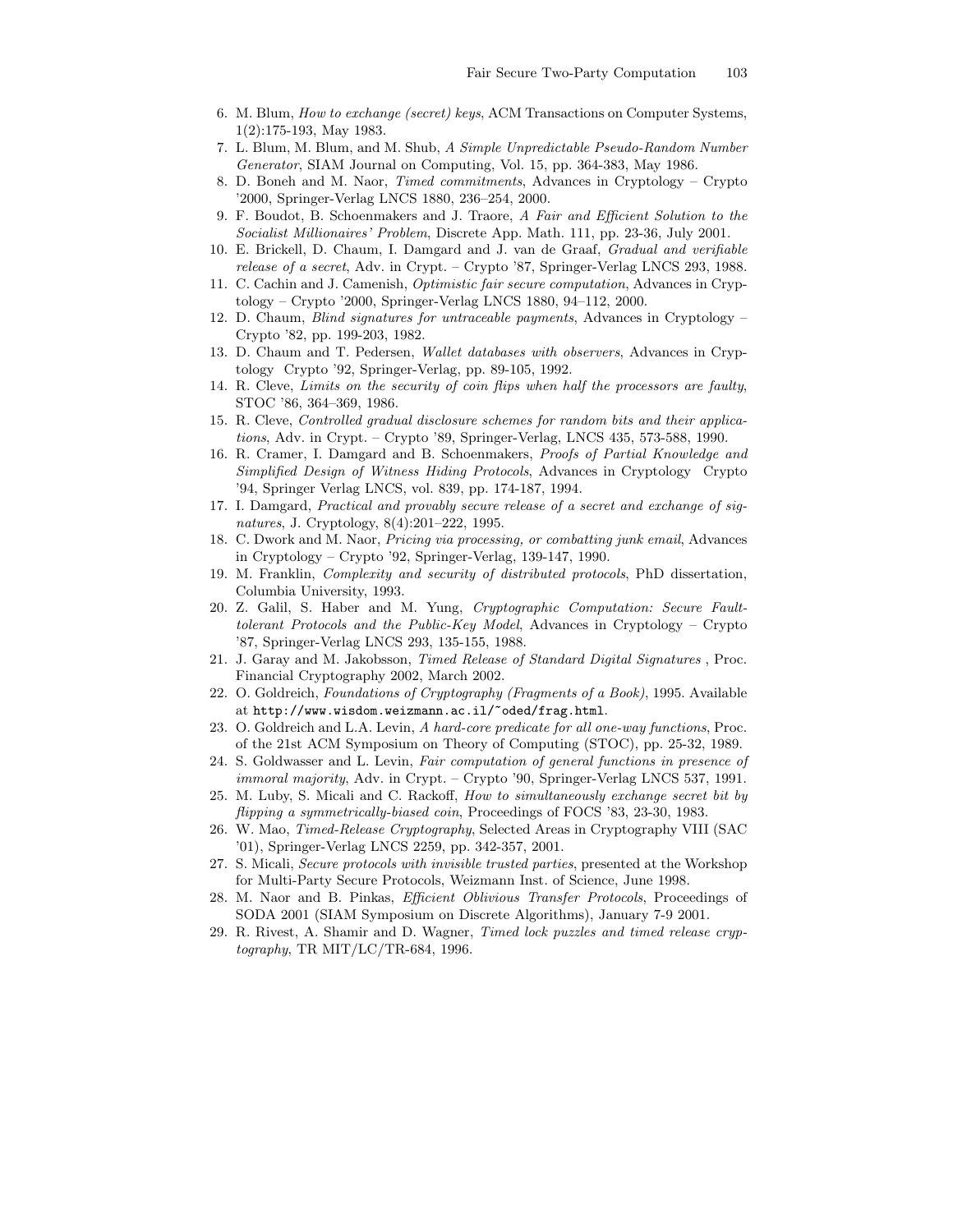30. A. Yao, Protocols for secure computation, Annual Symposium on Foundations of Computer Science (FOCS), 162-167, 1986.

# A Gradual Release Timed Commitments

We describe a variant of the Boneh-Naor timed commitment scheme, which enables the committer to perform a gradual release of the comitted value.

### A.1 The Boneh-Naor construction

The timed commitments construction of [8] is defined in the following way: **Setup phase:** Let  $n$  be a security parameter. The committer chooses two primes  $p_1, p_2$  of length n, such that they both equal 3 mod 4. He publishes  $N = p_1p_2$ , and keeps  $p_1$  and  $p_2$  private. Let k be an integer, typically in the range  $(30, \ldots, 50)$ . Commit phase:

- The committer picks a random  $h \in Z_N$ , computes  $g = h^{II_{i=1}^r(q_i)^n} \mod N$ , where the  $q_i$ s are all the primes smaller than some bound  $B$ . He sends  $g$  and  $h$  to the receiver, who verifies the computation of  $g$ .
- The committer computes  $u = g^{2^{2^k}}$  mod N, using her knowledge of  $\phi(N)$ .
- The committer hides the committed value  $M$ , using a BBS pseudo-random generator  $[7]$  whose tail is u. Namely, he xors the bits of M with the least significat bits of the successive square roots of  $u$ . In other words, he creates a sequence  $S = S_1, \ldots, S_{|M|}$  where  $S_i = M_i \oplus \textit{lsb}(g^{2^{2^{k}-i}})$  for  $i = 1, \ldots, |M|$ .
	- The commitment is  $\langle h, q, u, S \rangle$ .
- $-$  In order to prove that u is constructed correctly, the committer constructs the following vector  $W$  of length k and sends it to the receiver

$$
W = \langle b_0, \ldots, b_k \rangle = \langle g^2, g^4, g^{16}, g^{256}, \ldots, g^{2^{2^i}}, \ldots, g^{2^{2^k}} \rangle \; (\text{mod } N).
$$

For every i the committer proves in zero-knowlede that the tuple  $\langle g, b_{i-1}, b_i \rangle$ is of the form  $\langle g, g^x, g^{x^2} \rangle$ . These proofs, together with a verification that  $b_k = u$ , convince the reciever that  $u = g^{2^{2^k}}$ . The proofs themselves are based on the zero-knowledge proof that a Diffie-Hellman tuple  $\langle g, g^a, g^b, g^{ab} \rangle$  is correctly constructed, and are very efficient, see [13, 8] for details.

Open and forced open phases: We only describe here the main ideas of these phases, and refer the reader to [8] for more details. In the open phase the committer provides the reciever with a value  $h^{2^{2^{k}-|M|}}$  from which the receiver can easily compute  $g^{2^{2^k-|M|}}$ , reveal the BBS sequence, compare the last element to u and decrypt M.

The forced open phase is run by the receiver if the commiter refuses to open the commitment. The receiver computes  $g^{2^{2^k-|M|}}$  from g, or better still, from  $b_{k-1} = g^{2^{2^{k-1}}}$ . This computation requires  $2^{k-1} - |M|$  squarings modulo N